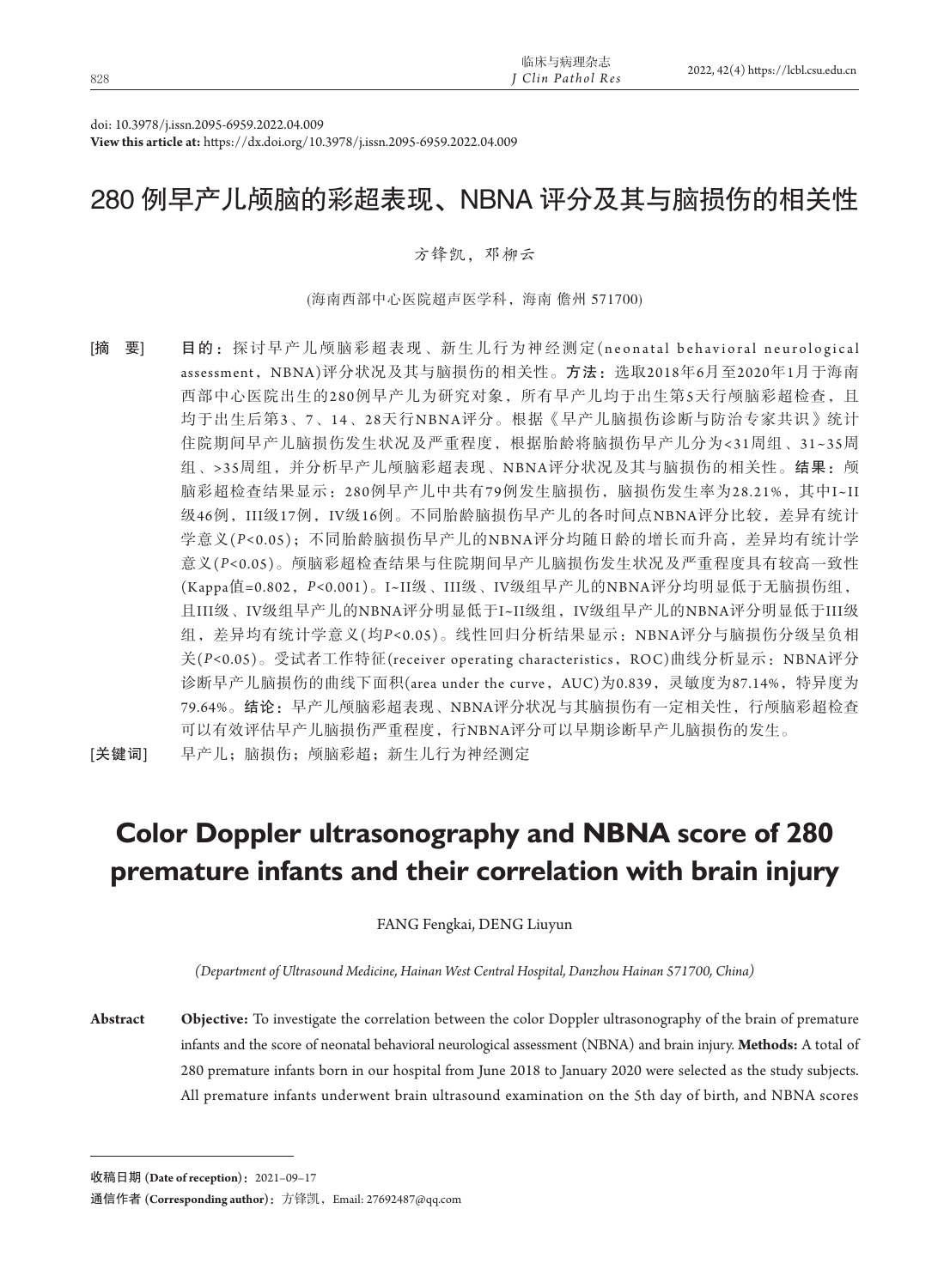were performed on the 3rd, 7th, 14th and 28th day after birth. The occurrence and severity of brain injury in premature infants during hospitalization were analyzed according to the Diagnostic Criteria for Ischemic Hypoxic Encephalopathy of Newborns, the premature infants with brain injury were divided into a <31 weeks group, a 31–35 weeks group and a >35 weeks group according to gestational age, and the brain color Doppler ultrasound performance, NBNA score and their correlation with brain injury were analyzed. **Results:** The results of craniocerebral ultrasonography showed that a total of 79 cases of 280 premature infants had brain injury, and the incidence of brain injury was 28.21%, including 46 cases of grade I–II, 17 cases of grade III and 16 cases of grade IV. The NBNA scores of premature infants with brain injury at different gestational ages were significantly different at different time points (*P<*0.05); the NBNA scores of premature infants with brain injury of different gestational ages increased with the increase of age, and the differences were statistically significant (*P<*0.05). The results of craniocerebral ultrasonography showed a high consistency with the occurrence and severity of brain injury during hospitalization (Kappa value =0.802, *P<*0.001). The NBNA scores of grade I–II, III and IV premature infants were significantly lower than that in the group without brain injury, the NBNA score of premature infants in grade III and IV groups were significantly lower than that in grade I–II groups, and NBNA score of premature infants in grade IV group was significantly lower than that in grade III group, the difference were statistically significant (*P<*0.05). The results of linear regression analysis showed that NBNA score was negatively correlated with brain injury grade (*P<*0.05); the receiver operating characteristics (ROC) curve analysis showed that the area under the curve (AUC) of NBNA score was 0.839, the sensitivity was 87.14%, and the specificity was 79.64%. **Conclusion:** The brain color Doppler ultrasonography and NBNA score of premature infants are correlated with brain injury to some extent, the brain color Doppler ultrasonography can effectively assess the severity of brain injury in premature infants, and NBNA score can early diagnose the occurrence of brain injury in premature infants.

**Keywords** premature infants; brain injury; brain color ultrasound; neonatal behavioral neurological assessment

近年来,随着产科专业技术与新生儿重症 监护室发展迅速,我国早产儿的出生率、存活率 呈显著上升趋势。早产儿指的是胎龄不足37周 即出生的活产胎儿,其显著特点是器官发育不完 全、免疫功能较差,环境适应力远远低于正常分 娩儿,因早产儿发育不够充分,导致发生并发症 种类和数量较多,严重影响早产儿身体健康[1]。 在众多并发症当中,脑损伤是较为常见的一种, 产前、产时或出生后各种病理因素导致的早产儿 出现不同程度的脑缺血或出血性疾病被称之为早 产儿脑损伤,神经系统受损导致早产儿出现智力 损伤及运动功能障碍,严重情况会导致早产儿出 现远期神经系统后遗症甚至是死亡[2-3]。早产儿 大脑皮质较薄,神经髓鞘也没有完全形成,脑组 织尚未发育成熟,仍然存在一定可塑性,因此针 对早产儿脑损伤及早进行诊断能够有效进行干预 治疗,促进受损大脑细胞成熟分化,帮助早产儿 改善预后,有利于其智能发展。颅脑彩超检查优 势在于无创伤、非侵入性操作、操作简便;新生 儿行为神经测定(neonatal behavioral neurological assessment, NBNA)评分是依据我国国情和新生儿 普遍表现所编制的诊断性神经测定表,该表通过 分析20项新生儿行为,有效评估新生儿的神经损 伤及预后情况,对早产儿神经发育情况预测有积 极作用,方法简便稳定[4-5]。本研究旨在探讨早产 儿颅脑彩超表现、NBNA评分状况及其与脑损伤的 相关性。

## 1对象与方法

#### 1**.**1对象

选取2018年6月至2020年1月于海南西部中心 医院出生的280例早产儿为研究对象,其中女117例, 男163例,胎龄28~36(33.32±2.28)周;出生体重 (1.92±0.56) kg;顺产94例,剖宫产186例。纳入标 准:1)符合《早产儿管理指南》[6]中的相关诊断标 准;2)早产儿家长知晓此研究,且同意参与;3)临 床资料完整;4)单胎分娩。排除标准:1)先天发育 畸形;2)严重并发症;3)先天性心脏病;4)住院天 数不超过7 d。根据胎龄将脑损伤早产儿分为<31周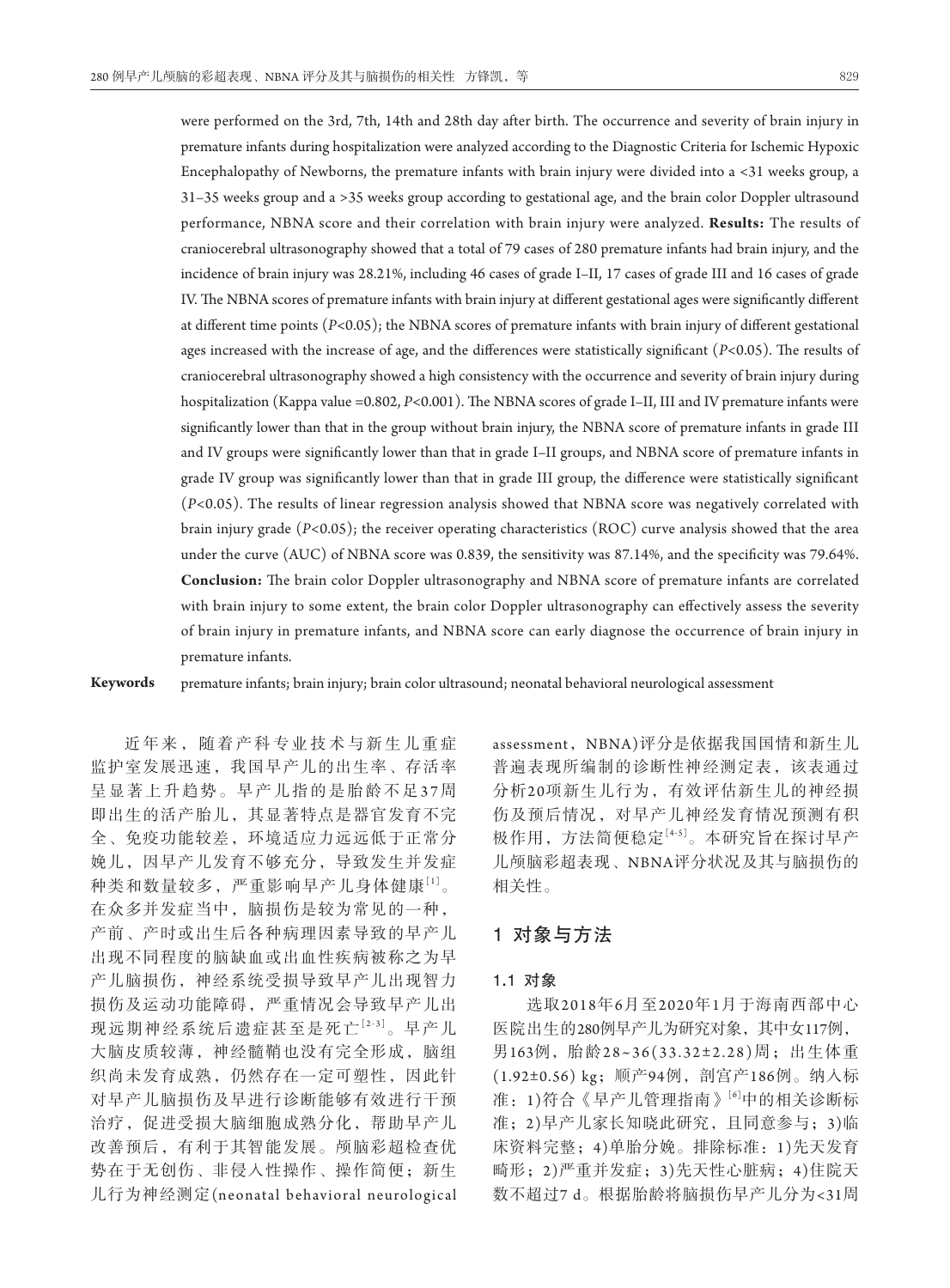组、31~35周组、>35周组。本研究已获得海南西 部中心医院医学伦理委员会批准。

#### 1**.**2方法

颅脑彩超检查:1 )该项检查由超声科医生负 责于床边实施,仪器选用迈瑞M9便携式彩色多普 勒超声诊断仪, 探头频率为3.5~7.0 MHz, 所有早 产儿均于出生第5天进行检查;2 )患儿采取仰卧 位,采用前囟扫查法进行检查,超声探头居于前 囟正中线处,从右前向后进行弧形移动,确保实 施从额叶、顶叶、枕叶先后依序经过的冠状位扫 查;冠状位检查完成之后旋转探头至直角角度实 施矢状位扫査,扫查过程中需将探头倾斜向一侧 大脑半球,着重检查另一侧脑室的形状、大小、 脑室周围脑组织回声特点。检查完成后由两名经 验丰富的医师以盲法判断颅脑彩超图像。

NBNA评分检查:该项评分共包含行为能力、 主动肌张力、被动肌张力、原始反射及一般状态 5项,满分为40。分别于早产儿出生后第3、7、 14、28天行NBNA评分, 由经过专业培训的人员 进行评定,环境光线半暗、安静无噪声,室温24~ 28 ℃, 在2次喂奶中间、睡眠状态可进行检查, 所 有评定检查需在10 min内完成。

#### 1**.**3观察指标

根据《早产儿脑损伤诊断与防治专家共识》[7]统 计住院期间早产儿脑损伤发生状况及严重程度, 并分析早产儿颅脑彩超表现、NBNA评分状况及其 与脑损伤的相关性。

 $V$ ries分级法 $[8]$ : I级为患者脑室周围局部回声 增强持续1周及以上;I I级为患者脑室周围局部 回声增强,随后转变为局部小囊腔损伤;III级为 患者脑室周围广泛性回声增强,随后转变为广泛 性囊腔损伤;I V级为患者脑室周围广泛性回声增 强,且涉及皮质下白质,随后转变为脑室周围及 皮质下弥漫性囊腔损伤。

#### 1**.**4统计学处理

应用SPSS19.0统计学软件分析数据。计量资 料以均数±标准差( *x*±*s* )表示,两两比较采用*t*检 验 ,3组及以上比较采用*F*检验,计数资料组间 比较采用χ2检验; 颅脑彩超检查结果与住院期间 早产儿脑损伤发生结果比较采用一致性检验,以 Kappa值≥0.75为一致性满意;采用线性回归分析 NBNA评分与脑损伤分级的相关性;采用受试者 工作特征(receiver operating characteristics, ROC) 曲线分析NBNA评分的诊断价值,*P<*0.05为差异有 统计学意义。

## 2结果

## 2**.**1早产儿颅脑彩超检查及不同胎龄脑损伤早产儿 的**NBNA**评分结果分析

颅脑彩超检查结果显示:280例早产儿中共有 79例发生脑损伤,脑损伤发生率为28.21%,其中 I~II级46例, III级17例, IV级16例。脑损伤早产儿颅 内回声异常增强,且伴有不同程度的侧脑室增宽; 无脑损伤早产儿双侧脑室呈无回声反射,脑室周围 无异常回声。不同胎龄脑损伤早产儿的各时间点 NBNA评分比较,差异均有统计学意义(均*P<*0.05); 各组脑损伤早产儿的NBNA评分均随日龄的增长而 升高,差异均有统计学意义(均*P<*0.05,表1)。

## 2**.**2早产儿颅脑彩超检查结果与住院期间发生脑损 伤的相关性

颅脑彩超检查结果与住院期间早产儿脑损伤发 生状况及严重程度具有较高一致性(Kappa值=0.802, *P<*0.001,表2)。

## 表**1** 不同胎龄脑损伤早产儿的**NBNA**评分

**Table 1 NBNA score of premature infants with brain injury at different gestational ages**

| 组别             | $\boldsymbol{n}$ | NBNA评分           |                  |                  |                  | F      | $\boldsymbol{P}$ |
|----------------|------------------|------------------|------------------|------------------|------------------|--------|------------------|
|                |                  | 第3天              | 第7天              | 第14天             | 第28天             |        |                  |
| <31周组          | 17               | $26.98 \pm 0.89$ | $28.49 \pm 0.50$ | $30.79 \pm 0.62$ | $32.16 \pm 0.49$ | 10.602 | 0.001            |
| 31~35周组        | 30               | $28.95 \pm 0.64$ | $30.52 \pm 0.63$ | $32.29 \pm 0.69$ | $33.47 \pm 0.70$ | 8.135  | 0.001            |
| >35周组          | 32               | $30.64 \pm 0.52$ | $32.61 \pm 0.61$ | $33.72 \pm 0.38$ | $35.11 \pm 0.32$ | 9.214  | < 0.001          |
| $\overline{F}$ |                  | 7.984            | 8.227            | 7.226            | 7.173            |        |                  |
| P              |                  | 0.001            | 0.001            | 0.001            | 0.001            |        |                  |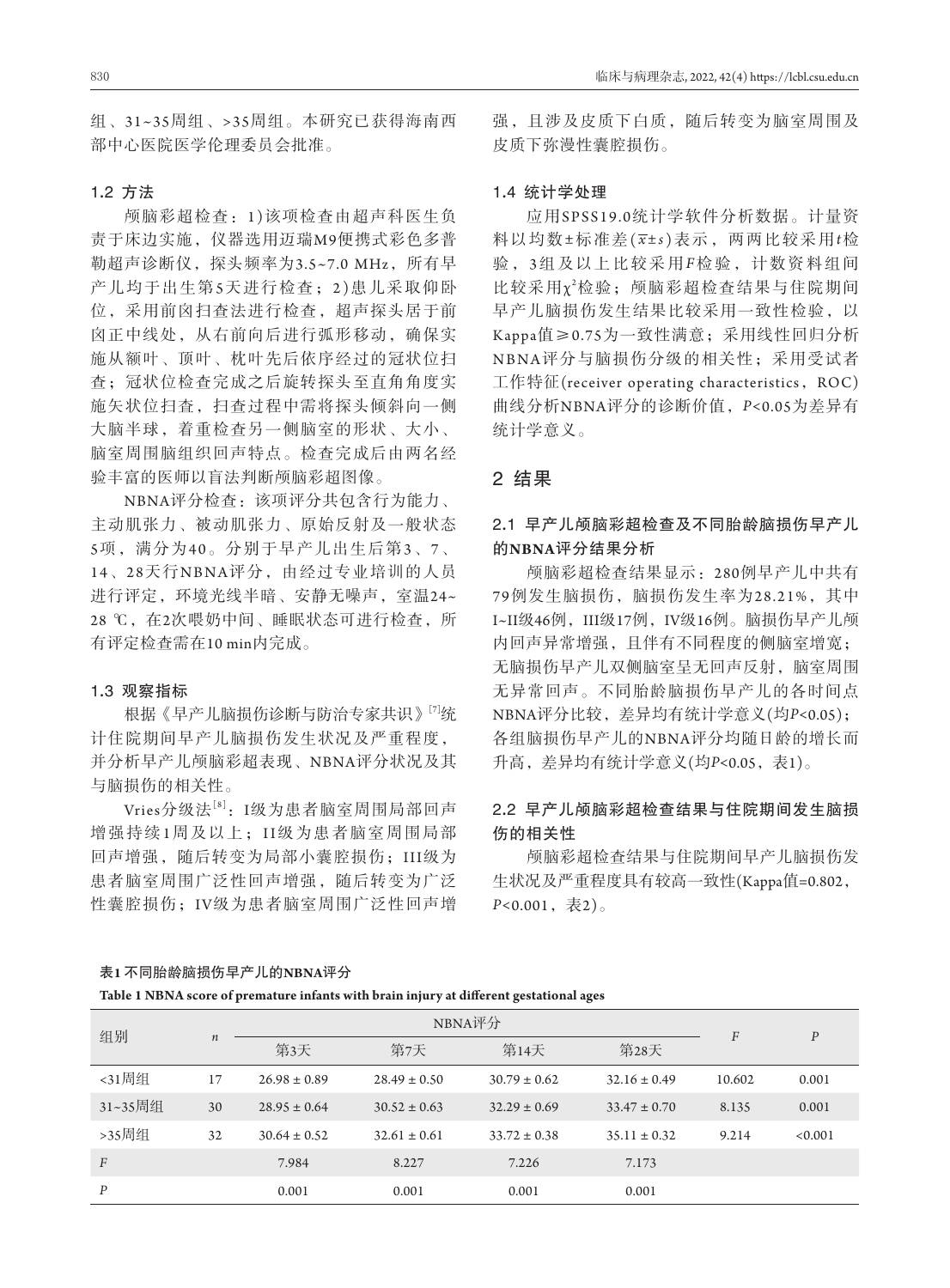| 组别    | 住院期间发生脑损伤/例 | 合计             |    |    |  |  |  |
|-------|-------------|----------------|----|----|--|--|--|
|       | 轻度          | 中度             | 重度 |    |  |  |  |
| I~II级 | 45          |                |    | 46 |  |  |  |
| III级  |             | 13             |    | 17 |  |  |  |
| IV级   | $\Omega$    |                | 13 | 16 |  |  |  |
| 合计    | 46          | $\overline{ }$ | 16 | 79 |  |  |  |

表**2** 早产儿颅脑彩超检查结果与住院期间发生脑损伤的相关性



## 2**.**3不同分级脑损伤早产儿的**NBNA**评分及其线性 回归分析

I~II级、III级、I V级组早产儿的NBNA评分 分别为36.38±1.65、34.88±1.03、31.56±2.17,均 明显低于无脑损伤组的39.02±0.53, 且III级、IV 级组早产儿的NBNA评分明显低于I~II级组, IV级 组早产儿的NBNA评分明显低于III级组,差异均 有统计学意义(P<0.05)。将79例脑损伤早产儿的 NBNA评分为因变量,脑损伤分级为自变量,线性 回归分析结果显示NBNA评分与脑损伤分级呈负 相关(*P<*0.05)。ROC曲线分析结果显示:NBNA评 分诊断早产儿脑损伤的曲线下面积(area under the curve, AUC)为0.839, 灵敏度为87.14%, 特异度为 79.64%。

#### 3讨论

早产儿对于缺血、缺氧和宫内感染具有较高 敏感性的原因在于胎龄不足、中枢神经系统解剖 生理学和神经生物学发育不成熟,导致与足月儿 相比脑损伤风险明显增加。其中,脑白质病变是 临床最为常见的脑损伤类型,会导致患儿出现弥 漫性非囊样病变,进而引发脑瘫等严重后果<sup>[9]</sup>。婴 幼儿期智能发育十分迅速,是最为重要的关键阶 段,该阶段大脑代偿功能最好,可塑性最强,外 界对其进行良性刺激能够充分发挥潜能,促进大 脑结构、功能发育以及智能提高,因此在临床治 疗中如何有效进行早期诊断和评估,进而干预治 疗降低早产儿脑损伤的发生风险及其严重程度成 为了研究热门。

患儿脑损伤早期并无特异性临床表现,需进 行影像学等辅助检查评估其脑损伤严重程度,故 而在临床治疗中具有重要价值。采用颅脑彩超进 行检查能够动态观察病变情况,清晰显示全脑结 构及脑边缘病变部位,该项检查优势在于操作简

便,可重复、非侵入性,能够多参数、多层面、 整体、全面反映中枢神经系统的病变,对脑损伤 检查起积极作用[10-11]。查琳等[12]研究认为动态监 测脑损伤超声有助于判断脑白质病变,评估治疗 效果。本研究在早产儿出生第5天进行颅脑彩超检 查,结果显示280例早产儿中共有79例发生脑损 伤,均表现为回声增强,其原因可能是早产儿发 生脑损伤后,其脑白质及脑白质周围区域出现大 面积水肿。本研究分析颅脑彩超检查结果与住院 期间脑损伤发生状况及严重程度,结果显示二者 具有较高一致性,Kappa值为0.802,说明行颅脑彩 超检査诊断早产儿脑损伤的准确性较高,可以有 效评估脑损伤严重程度。

NBNA评分法通过将神经与行为进行有效 结合,对新生儿行为能力、神经反射及状态进行 全面评价,是评估新生儿神经功能的一种综合 性评价系统,运用该方法能够反映大脑整体功能 状态,及早发现患儿脑损伤[13]。NBNA评分优势 在于易操作、经济性高,对于早期发现患儿脑损 伤及预测预后具有较高的敏感性和特异性,因此 可将该项方法作为早期发现大脑功能异常和评 估预后的可靠指标,目前已将该方法应用于足月 儿和校正胎龄满40周早产儿神经行为能力的评 价[14]。王燕彬等[15]研究称NBNA评分能够显示新 生儿窒息严重程度,采用NBNA评分法并就得分进 行评估能够体现早产儿脑发育状况,并以此为基 础及早发现患儿脑功能异常,为临床诊断及干预 治疗提供有效依据,帮助早产儿改善预后,提升 生存质量。本研究显示:脑损伤早产儿的胎龄越 大,NBNA评分越高,且不同胎龄脑损伤早产儿的 NBNA评分均随日龄的增长而增加,说明脑损伤早 产儿的胎龄与NBNA评分有一定相关性;I~II级、 III级、IV级组早产儿的NBNA评分均明显低于无脑 损伤组,且III级、IV级组早产儿的NBNA评分明显 低于I~II级组,IV级组早产儿的NBNA评分明显低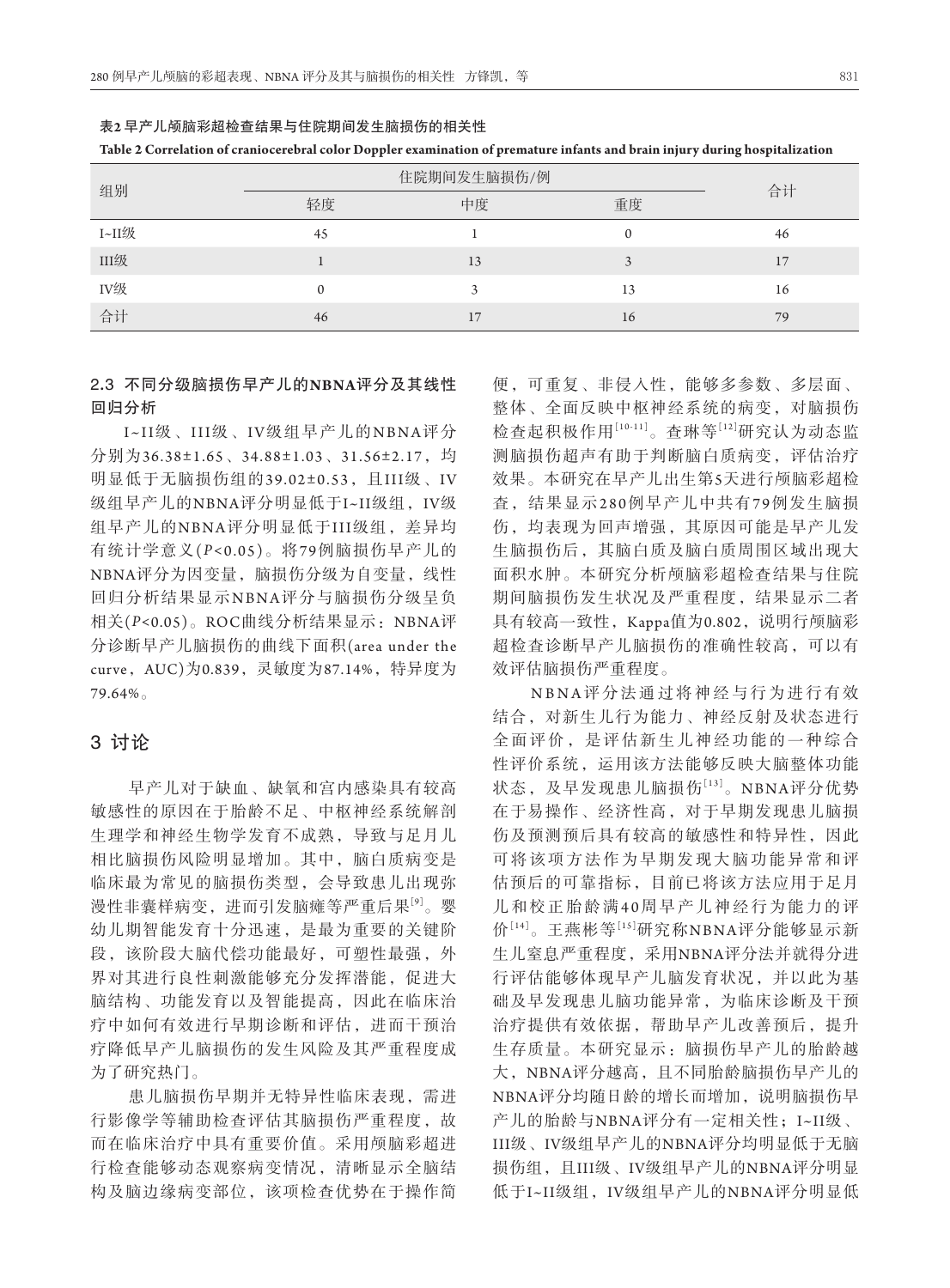于III级组,线性回归分析结果显示NBNA评分与脑 损伤分级呈负相关,说明不同脑损伤严重程度早 产儿的NBNA评分水平不同,行NBNA评分检查对 临床诊断早产儿脑损伤的严重程度有一定价值; ROC曲线分析结果显示: NBNA评分诊断早产儿脑 损伤的AUC为0.839, 灵敏度为87.14%, 特异度为 79.64%, 说明行NBNA评分检查可以有效预测早产 儿脑损伤的发生,对指导临床早期诊断、及时采 取治疗干预措施、促进预后改善意义重大。

综上所述,早产儿颅脑彩超表现、NBNA评分 状况与其脑损伤有一定相关性,行颅脑彩超检查 可以有效评估早产儿脑损伤严重程度,行NBNA评 分检查可以早期诊断早产儿脑损伤的发生,对及 时采取治疗干预措施有重要意义。

#### 参考文献

- 1. 罗中文, 黄广文. 新生儿神经行为测定评分在评估早产儿脑发 育中的效果[ J]. 广西医学, 2018, 40(15): 1678-1681. LUO Zhongwen, HUANG Guangwen. Effect of Neonatal Behavioral Neurological Assessment on brain development evaluation in preterm infants[ J]. Guangxi Medical Science, 2018, 40(15): 1678-1681.
- 2. 黄会芝, 温晓红, 孙亚伟, 等. 振幅整合脑电图结合头颅MRI对窒 息早产儿脑损伤的诊断及神经行为发育的预测[J]. 中华行为 医学与脑科学杂志, 2021, 30(1): 22-26.

 HUANG Huizhi, WEN Xiaohong, SUN Yawei, et al. Amplitudeintegrated electroencephalogram combined with cranial magnetic resonance imaging for diagnosis of brain injury and prediction on neurobehavioral development in premature infants with asphyxiation[ J]. Chinese Journal of Behavioral Medicine and Brain Science, 2021, 30(1): 22-26.

- 3. 张浩然, 髙飞, 黄海云, 等. 早产儿脑损伤的早期评估研究进 展[ J]. 国际儿科学杂志, 2018, 45(1): 28-31. ZHANG Haoran, GAO Fei, HUANG Haiyun, et al. Early assessments of brain injury in preterm infants[ J]. International Journal of Pediatrics, 2018, 45(1): 28-31.
- 4. 陆雅静, 陶安宇, 李伟, 等. 早产儿不同程度脑损伤的超声表现 及其临床影响因素分析[ J]. 临床超声医学杂志, 2019, 21(11): 811-814.

 LU Yajing, TAO Anning, LI Wei, et al. Ultrasonic manifestations of different degree of brain injury in premature neonates and related clinical influencing factors analysis[ J]. Journal of Clinical Ultrasound in Medicine, 2019, 21(11): 811-814.

5. 史学凯, 何潇, 吴华, 等. 振幅整合脑电图联合新生儿行为神经测 定在早产儿脑损伤中的应用价值[ J]. 国际医药卫生导报, 2019, 25(20): 3373-3375.

 SHI Xuekai, HE Xiao, WU Hua, et al. Application value of amplitude integrated electroencephalography (aEEG) combined with neonatal behavioral neurological assessment (NBNA) in brain injury of premature infants[ J]. International Medicine & Health Guidance News, 2019, 25(20): 3373-3375.

6. 《中华儿科杂志》编辑委员会. 早产儿管理指南[ J]. 中华儿科 杂志, 2006, 44(3): 188-191.

 "Chinese Journal of Pediatrics" Editorial Committee. Guidelines for the management of preterm infants[J]. Chinese Journal of Pediatrics, 2006, 44(3): 188-191.

- 7. 刘敬, 俞惠民, 毛健, 等. 早产儿脑损伤诊断与防治专家共识[ J]. 中国当代儿科杂志, 2012, 14(12): 883-884. LIU Jing, YU Huimin, MAO Jian, et al. Expert consensus on diagnosis and prevention of brain injury in preterm infants[J]. Chinese Journal of Contemporary Pediatrics, 2012,14(12): 883-884.
- 8. Pressler RM, Boylan GB, Marlow N, et al. Bumetanide for the treatment of seizures in newborn babies with hypoxic ischaemic encephalopathy (NEMO): an open-label, dose finding, and feasibility phase 1/2 trial[ J]. Lancet Neurol, 2015, 14(5): 469-477.
- 9. 程思思, 任常军, 谷丽彩, 等. 早产儿宫外发育迟缓与宫内生长 情况及脂联素水平的相关性分析[ J]. 中国临床医生杂志, 2018, 46(11): 107-109.

 CHENG Sisi, REN Changjun, GU Licai, et al. Correlation analysis of extrauterine growth retardation, intrauterine growth and adiponectin levels in premature infants[ J]. Chinese Journal of Clinicians, 2018, 46(11): 107-109.

- 10. 耿铮子, 管艳萍. 头颅超声在早产儿脑损伤中的大规模筛查分 析[ J]. 国外医学(医学地理分册), 2019, 40(1): 69-71. GENG Zhengzi, GUAN Yanping. Large-scale screening investigation of brain ultrasound in premature infants with brain injury[ J]. Foreign Medical Sciences. Section of Medgeography, 2019, 40(1): 69-71.
- 11. 高昂, 朱梅英. 床旁颅脑超声在早产儿脑损伤诊断中的应用[J]. 中国中西医结合儿科学, 2017, 9(5): 394-396. GAO Ang, ZHU Meiying. Application of bedside cranial ultrasound in the diagnosis of brain injury in premature infants[J]. Chinese Pediatrics of Integrated Traditional and Western Medicine, 2017, 9(5): 394-396.
- 12. 査琳, 张丙宏. 颅脑超声在诊断早产儿脑白质软化中的诊断效 能研究[ J]. 中国妇幼保健, 2015, 30(20): 3512-3514. ZHA Lin, ZHANG Binghong. Study on the diagnostic efficacy of craniocerebral ultrasonography for periventricular leukomalacia in premature infants[ J]. Maternal & Child Health Care of China, 2015, 30(20): 3512-3514.
- 13. 杜桂莲, 薛立军, 文锦香. 颅脑超声检查和新生儿神经行为测 定评分与早产儿脑损伤的相关性研究[ J]. 中国临床医生杂志, 2019, 47(6): 732-733.